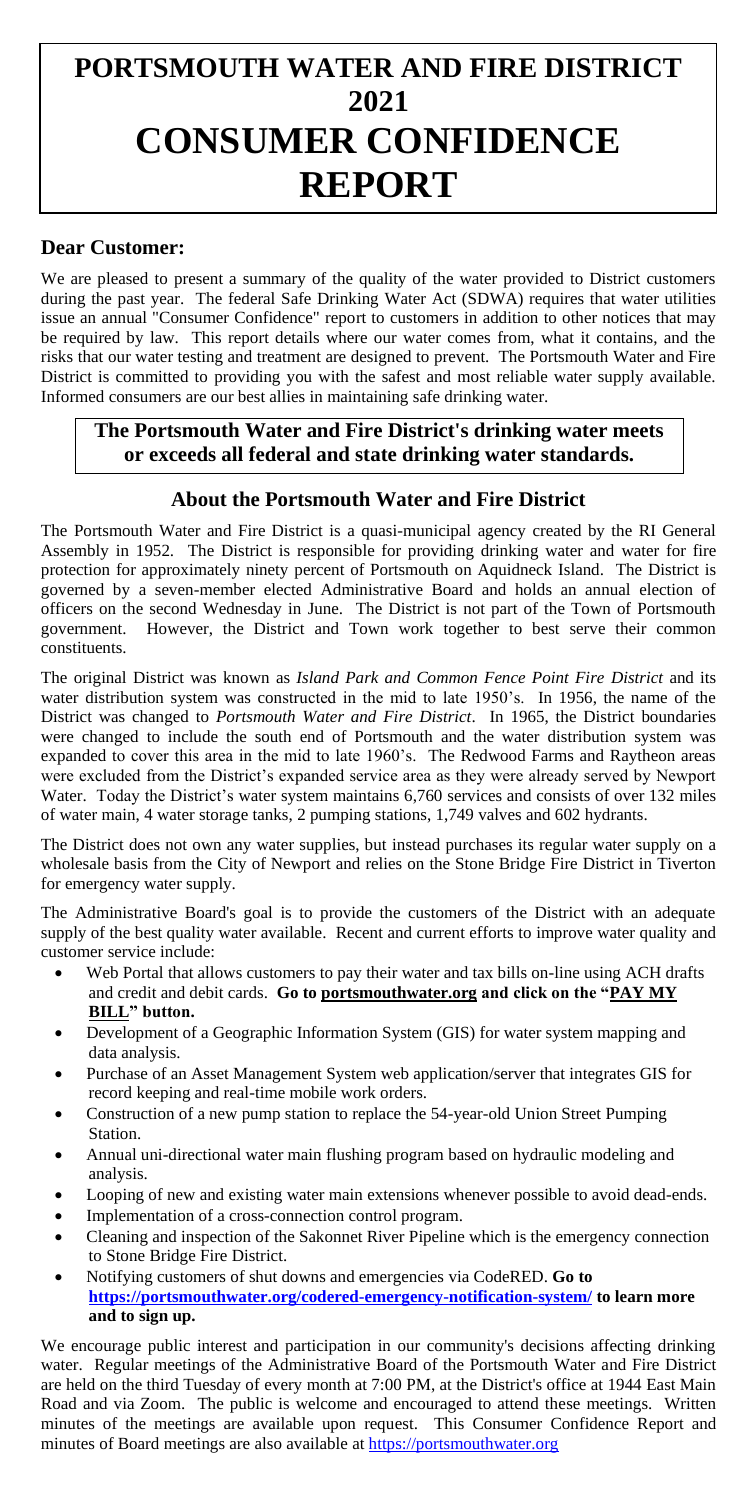#### **Your Water Source**

In 2021, the Portsmouth Water and Fire District purchased all of its water from the City of Newport. The majority of the water is treated at the Lawton Valley Water Treatment Plant in Portsmouth. On occasion, the water may be treated at the Station One Water Treatment Plant in Newport. Newport Water draws its raw water supply from a system of nine surface water reservoirs: Lawton Valley Reservoir, Sisson Pond and St. Mary's Pond in Portsmouth; Nonquit Pond in Tiverton; Watson Reservoir in Little Compton; North and South Easton Ponds in Middletown and Newport; and Paradise Pond and Gardner Pond in Middletown. Both plants and all nine reservoirs are owned and operated by the City of Newport. The emergency supply from the Stone Bridge Fire District is treated at the Stone Bridge Water Treatment Plant in Tiverton, which draws surface water from Stafford Pond in Tiverton.

#### **Source Water Assessments**

In 2003, the University of Rhode Island, in cooperation with the RI Department of Health (RIDOH) and other state and federal agencies, assessed the threats within the watersheds of Newport Water's water supply sources. The assessment found that the water sources on Aquidneck Island and in Little Compton and Tiverton are moderately susceptible to contamination. Monitoring and protection efforts are especially important to assure continued water quality. Newport Water updated the 2003 Assessment in 2010. The complete Source Water Assessment Report is available at our office.

#### **Additional Health Information**

Drinking water, including bottled water, may reasonably be expected to contain at least small amounts of some contaminants. The presence of contaminants does not necessarily indicate that water poses a health risk. More information about contaminants and potential health effects can be obtained by calling the Environmental Protection Agency's Safe Drinking Water Hotline (800- 426-4791).

Some people may be more vulnerable to contaminants in drinking water than the general population. Immuno-compromised persons such as persons with cancer undergoing chemotherapy, persons who have undergone organ transplants, people with HIV/AIDS or other immune system disorders, some elderly, and infants can be particularly at risk from infections. These people should seek advice about drinking water from their health care providers. EPA/CDC guidelines on appropriate means to lessen the risk of infection by *Cryptosporidium* and other microbial contaminants are available from the Safe Drinking Water Hotline (800-426-4791).

The sources of drinking water (both tap water and bottled water) include rivers, lakes, streams, ponds, reservoirs, springs, and wells. As water travels over the surface of the land or through the ground, it dissolves naturally occurring minerals and, in some cases, radioactive material, and can pick up substances resulting from the presence of animals or from human activity. Contaminants that may be present in source water include:

- Microbial contaminants, such as viruses and bacteria, which may come from sewage treatment plants, septic systems, agricultural livestock operations, and wildlife;
- Inorganic contaminants, such as salts and metals, which can be naturally-occurring or result from urban stormwater runoff, industrial or domestic wastewater discharges, oil and gas production, mining, or farming;
- Pesticides and herbicides, which may come from a variety of sources such as agriculture, urban stormwater runoff, and residential uses;
- Organic chemical contaminants, including synthetic and volatile organic chemicals, which are by-products of industrial processes and petroleum production, and can also come from gas stations, urban stormwater runoff and septic systems;
- Radioactive contaminants, which can be naturally occurring or be the result of oil and gas production and mining activities.

In order to ensure that tap water is safe to drink, EPA prescribes regulations which limit the amount of certain contaminants in water provided by public water systems. Food and Drug Administration regulations establish limits for contaminants in bottled water, which must provide the same protection for public health.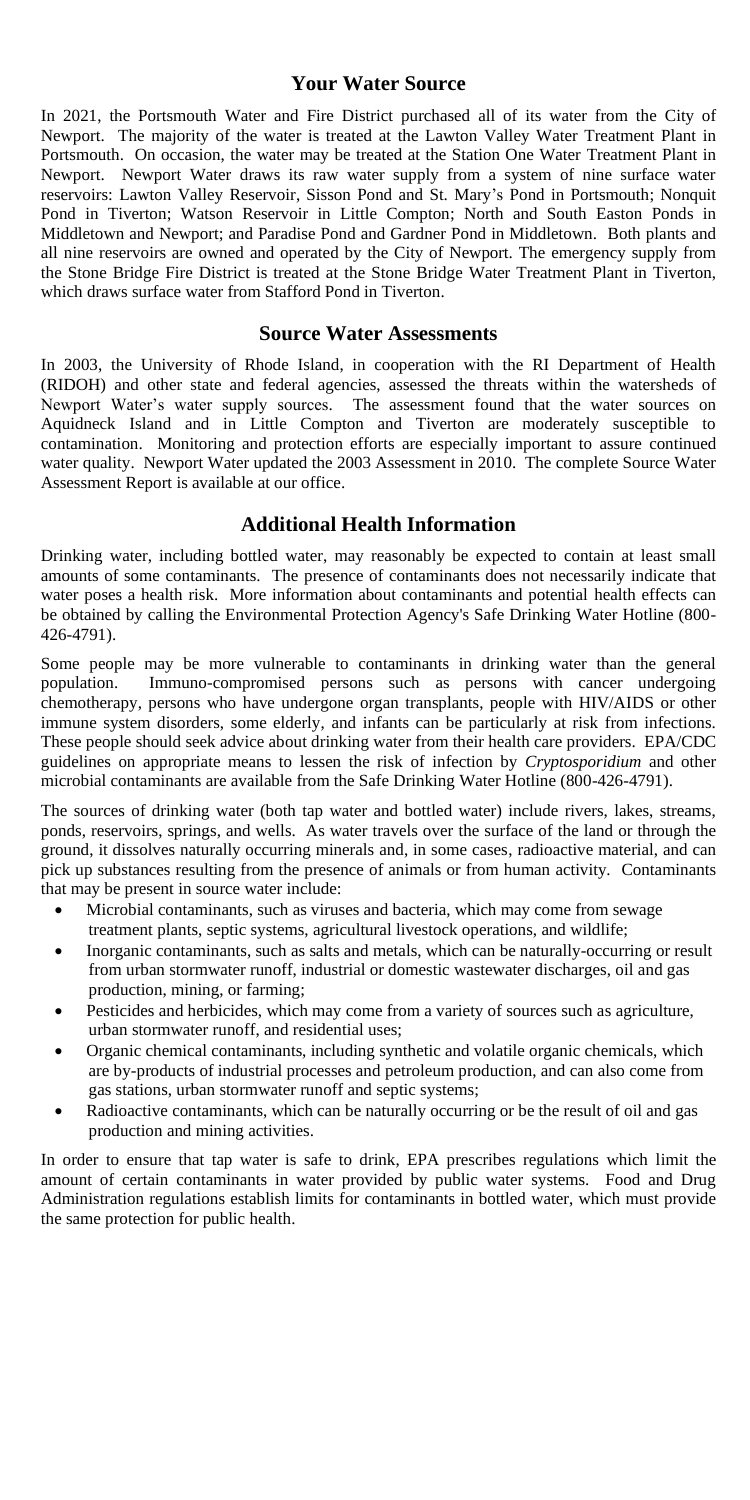#### *Concerning Lead in Our Water*

If present, elevated levels of lead can cause serious health problems, especially for pregnant women and young children. Lead in drinking water is primarily from materials and components associated with service lines and home plumbing. The Portsmouth Water and Fire District is responsible for providing high quality drinking water, but cannot control the variety of materials used in its customer's plumbing components. When your water has been sitting for several hours, you can minimize the potential for lead exposure by flushing your tap until the water gets as cool as it can and then flush it for another 15 seconds before using water for drinking or cooking. If you are concerned about lead in your water, you may wish to have your tap water tested. Information on lead in drinking water, testing methods, and steps you can take to minimize exposure is available from the Safe Drinking Water Hotline or a[t www.epa.gov/safewater/lead.](http://www.epa.gov/safewater/lead)

Although there is no lead in the water supplied by the District, lead can enter tap water through corrosion of household plumbing materials. Homes built before 1986 are more likely to have fixtures and solder containing lead. However, new homes are also at risk: even legally "lead-free" plumbing may contain up to 8 percent lead. The most common problem is with brass or chromeplated brass faucets and fixtures which can leach significant amounts of lead into the water, especially hot water.

#### **THE DISTRICT CAN HELP YOU OBTAIN A CERTIFIED LEAD TEST FOR YOUR TAP WATER FOR \$23. PLEASE CALL 683-2090 FOR MORE INFORMATION.**

#### **Newport Water System Special Monitoring – Metals and Synthetic Organic Compounds**

As part of Newport Water's ongoing monitoring programs, they have continued testing sites for metals and synthetic organic compounds every quarter in 2021. The sample sites include: Station 1 total plant effluent, Lawton Valley clearwell tank effluent, and Lawton Valley tank effluent. This represents the water produced at both water plants, after treatment, to the distribution system. Eleven metals and thirty-six organic compounds were analyzed. The table presents only contaminants that were detected.

| <b>Station 1 TPE metals</b>                                        | Unit | <b>MCL</b>     | <b>Detected</b><br>Level | Range           | <b>Major Source</b>                                                                              |
|--------------------------------------------------------------------|------|----------------|--------------------------|-----------------|--------------------------------------------------------------------------------------------------|
| Barium                                                             | ppm  | 2              | 0.011                    | $0.006 - 0.011$ | Discharge of drilling wastes;<br>discharge from metal refineries;<br>erosion of natural deposits |
| Nickel                                                             | ppm  | n/a            | 0.007                    | $ND - 0.007$    | Discharge of drilling wastes;<br>discharge from metal refineries;<br>erosion of natural deposits |
| <b>Lawton Valley</b><br>clearwell metals                           | Unit | <b>MCL</b>     | <b>Detected</b><br>Level | Range           | <b>Major Source</b>                                                                              |
| Barium                                                             | ppm  | $\overline{c}$ | 0.008                    | $0.002 - 0.008$ | Discharge of drilling wastes;<br>discharge from metal refineries;<br>erosion of natural deposits |
| <b>Lawton Valley tank</b><br>effluent metals                       | Unit | MCL            | <b>Detected</b><br>Level | Range           | <b>Major Source</b>                                                                              |
| Barium                                                             | ppm  | 2              | 0.008                    | $0.002 - 0.008$ | Discharge of drilling wastes;<br>discharge from metal refineries;<br>erosion of natural deposits |
| <b>Station 1 TPE</b><br><b>Synthetic Organics</b>                  | Unit | MCL            | <b>Detected</b><br>Level | Range           | <b>Major Source</b>                                                                              |
| Methoxychlor                                                       | ppb  | 40             | 0.1                      | $ND - 0.1$      | Runoff/leaching from<br>insecticide used on fruits.<br>vegetables, alfalfa, livestock            |
| Di(2-ethylhexyl)phthalate                                          | ppb  | 6              | $RAA=0.25$               | $ND - 1.0$      | Discharge from rubber and<br>chemical factories                                                  |
| <b>Lawton Valley clearwell</b><br><b>Synthetic Organics</b>        | Unit | <b>MCL</b>     | <b>Detected</b><br>Level | Range           | <b>Major Source</b>                                                                              |
| Methoxychlor                                                       | ppb  | 40             | 0.1                      | $ND - 0.1$      | Runoff/leaching from<br>insecticide used on fruits,<br>vegetables, alfalfa, livestock            |
| Di(2-ethylhexyl)phthalate                                          | ppb  | 6              | $RAA=2.0$                | $ND - 7.0$      | Discharge from rubber and<br>chemical factories                                                  |
| <b>Lawton Valley tank</b><br>effluent Synthetic<br><b>Organics</b> | Unit | MCL            | <b>Detected</b><br>Level | Range           | <b>Major Source</b>                                                                              |
| Methoxychlor                                                       | ppb  | 40             | 0.1                      | $ND - 0.1$      | Runoff/leaching from<br>insecticide used on fruits.<br>vegetables, alfalfa, livestock            |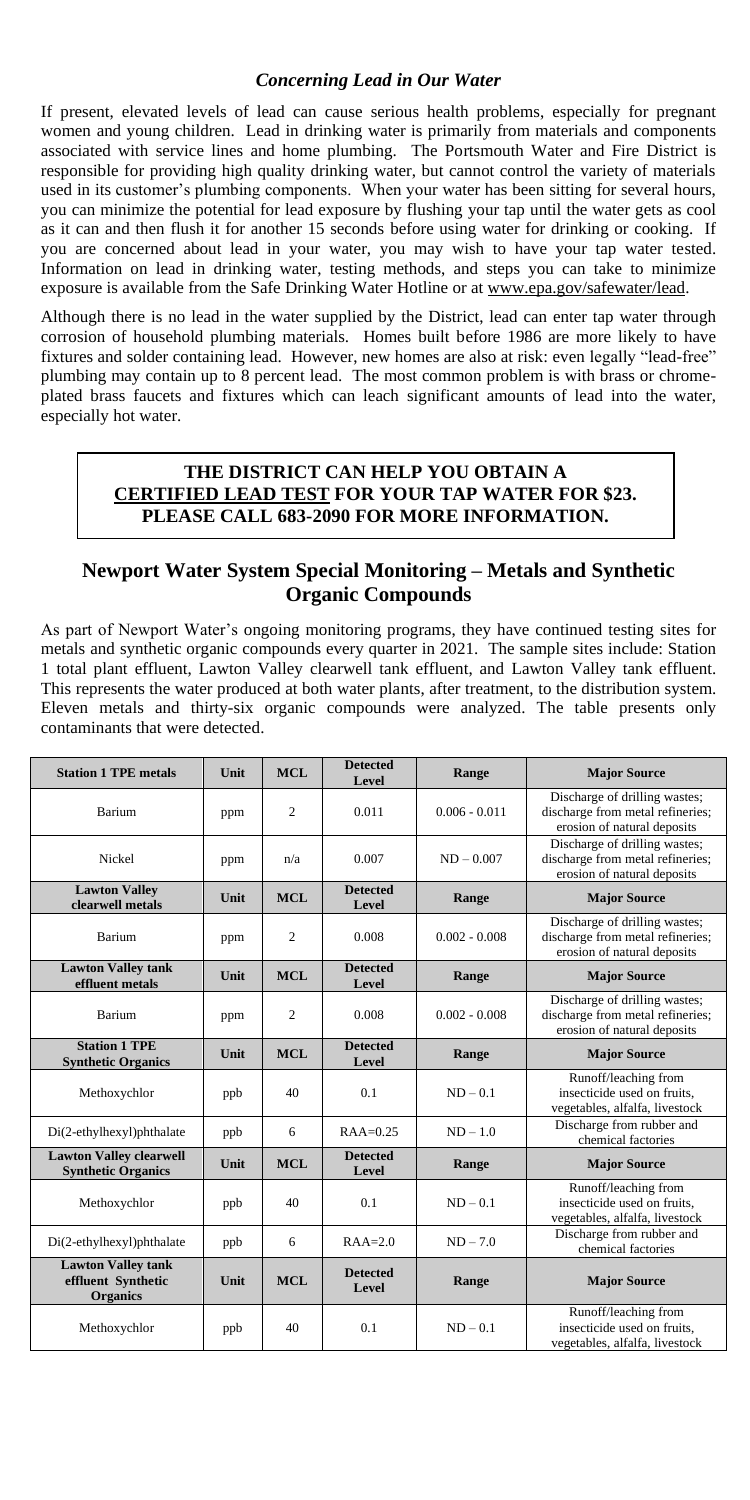*Please share this information with all the other people who drink this water, especially those who may not have received this notice directly (for example, people in apartments, nursing homes, schools, and businesses). You can do this by posting this notice in a public place or distributing copies by hand or mail.*

## **Questions**

**The Portsmouth Water and Fire District prepared this report. We'll be happy to answer any questions about the District and our drinking water quality. Please contact Jessica Lynch, General Manager and Chief Engineer (401-683-2090).** 

*Some water customers of the Newport Water Department and the Naval Station Newport water system, particularly in the Redwood Farms, Bay View and Melville areas, in addition to properties in the District with private wells, may receive this consumer notice, even though they are not customers of the District. This over-coverage is unavoidable in our effort to ensure that all potential water users within the District receive this legal notice through a Postal Customer mailing.* 

**The Portsmouth Water and Fire District is a proud member and supporter of the American Water Works Association, the New England Water Works Association and the Rhode Island Water Works Association.**

**PLEASE REFER TO THE WATER QUALITY TABLE BELOW**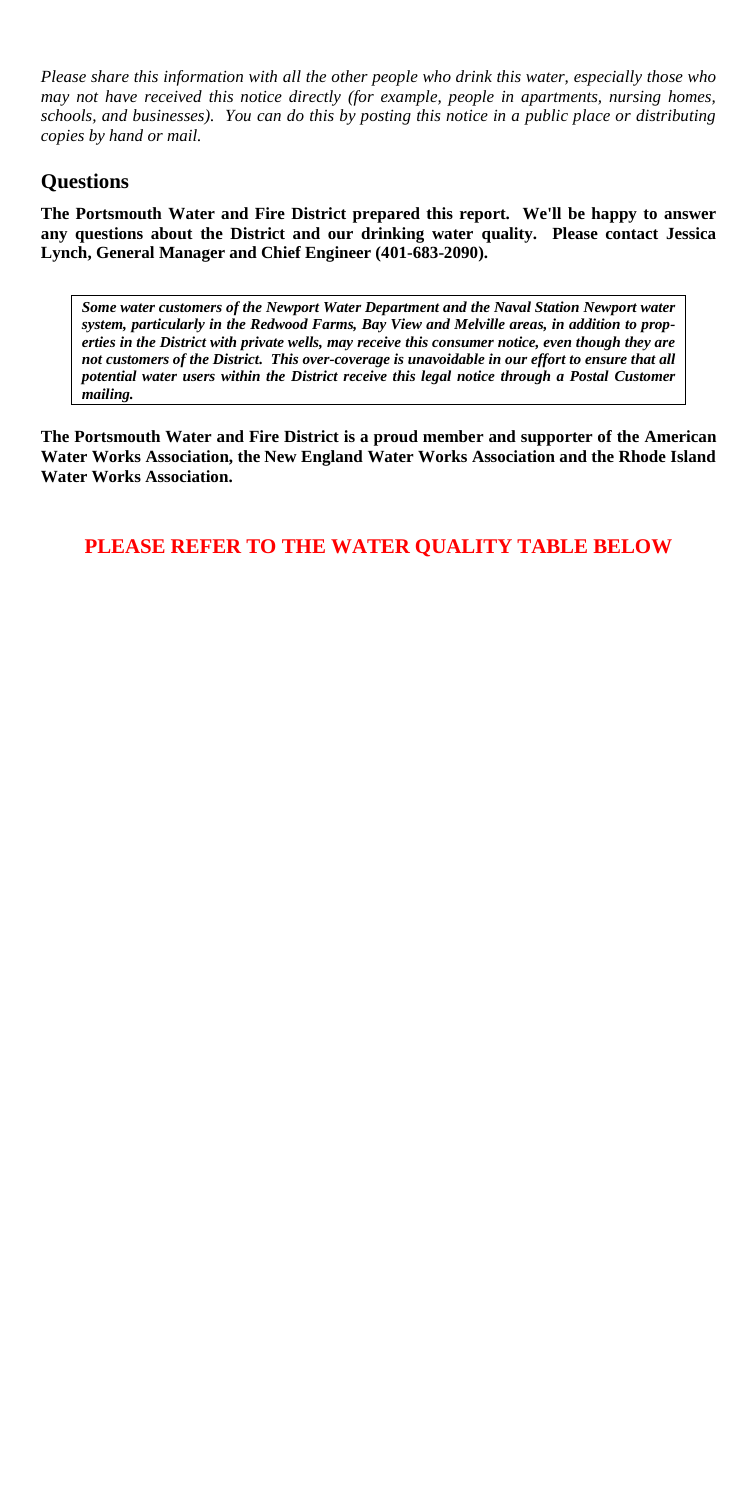## **How Do I Read This Water Quality Table?**

*It's easy! Our water is regularly tested to assure that it is safe and healthy. The column marked Detected Level shows the highest test results during the year. The column marked Major Sources in Drinking Water shows where substances usually originate. Footnotes explain important details. Abbreviations and definitions of key terms are shown in the table below:*

## *Abbreviations and Definitions used in the Water Quality Tables*

| AL           | Action Level: The concentration of a contaminant which, if exceeded, triggers treatment or other requirements which a water system must follow.                                                |
|--------------|------------------------------------------------------------------------------------------------------------------------------------------------------------------------------------------------|
| <b>MCL</b>   | Maximum Contaminant Level: The highest level of a contaminant that is allowed in drinking water. MCLs are set as close to the MCLGs as feasible using the best available treatment technology. |
| <b>MCLG</b>  | Maximum Contaminant Level Goal: The level of a contaminant in drinking water below which there is no known or expected risk to health. MCLGs allow for a margin of safety.                     |
| <b>MFL</b>   | <b>Million Fibers per Liter</b>                                                                                                                                                                |
| <b>MRDL</b>  | Maximum Residual Disinfectant Level: The highest level of a disinfectant allowed in drinking water. There is convincing evidence that addition of a disinfectant is necessary for control of   |
|              | microbial contaminants.                                                                                                                                                                        |
| <b>MRDLG</b> | Maximum Residual Disinfectant Level Goal: The level of a drinking water disinfectant below which there is no known or expected risk to health. MRDLGs do not reflect the benefits of the use   |
|              | of disinfectants to control microbial contaminants.                                                                                                                                            |
| <b>Mrem</b>  | <b>Millirems:</b> a measure of radiation absorbed by the body.                                                                                                                                 |
| N/A          | Not Applicable.                                                                                                                                                                                |
| <b>ND</b>    | Not Detectable: Not detectable at testing limits.                                                                                                                                              |
| <b>NTU</b>   | Nephelometric Turbidity Units: a measure of very small particulate matter in drinking water.                                                                                                   |
| pCi/l        | Picocuries per liter: a measure of radioactivity.                                                                                                                                              |
| <u>ppb</u>   | <b>parts per billion</b> , or micrograms per liter $(\mu g/l)$ .                                                                                                                               |
| ppm          | parts per million, or milligrams per liter (mg/l).                                                                                                                                             |
| ppt          | <b>parts per trillion,</b> or nanograms per liter (nanograms/l).                                                                                                                               |
| <b>RAA</b>   | <b>Running Annual Average</b>                                                                                                                                                                  |
| <b>TT</b>    | <b>Treatment Technique:</b> A required process intended to reduce the level of a contaminant in drinking water.                                                                                |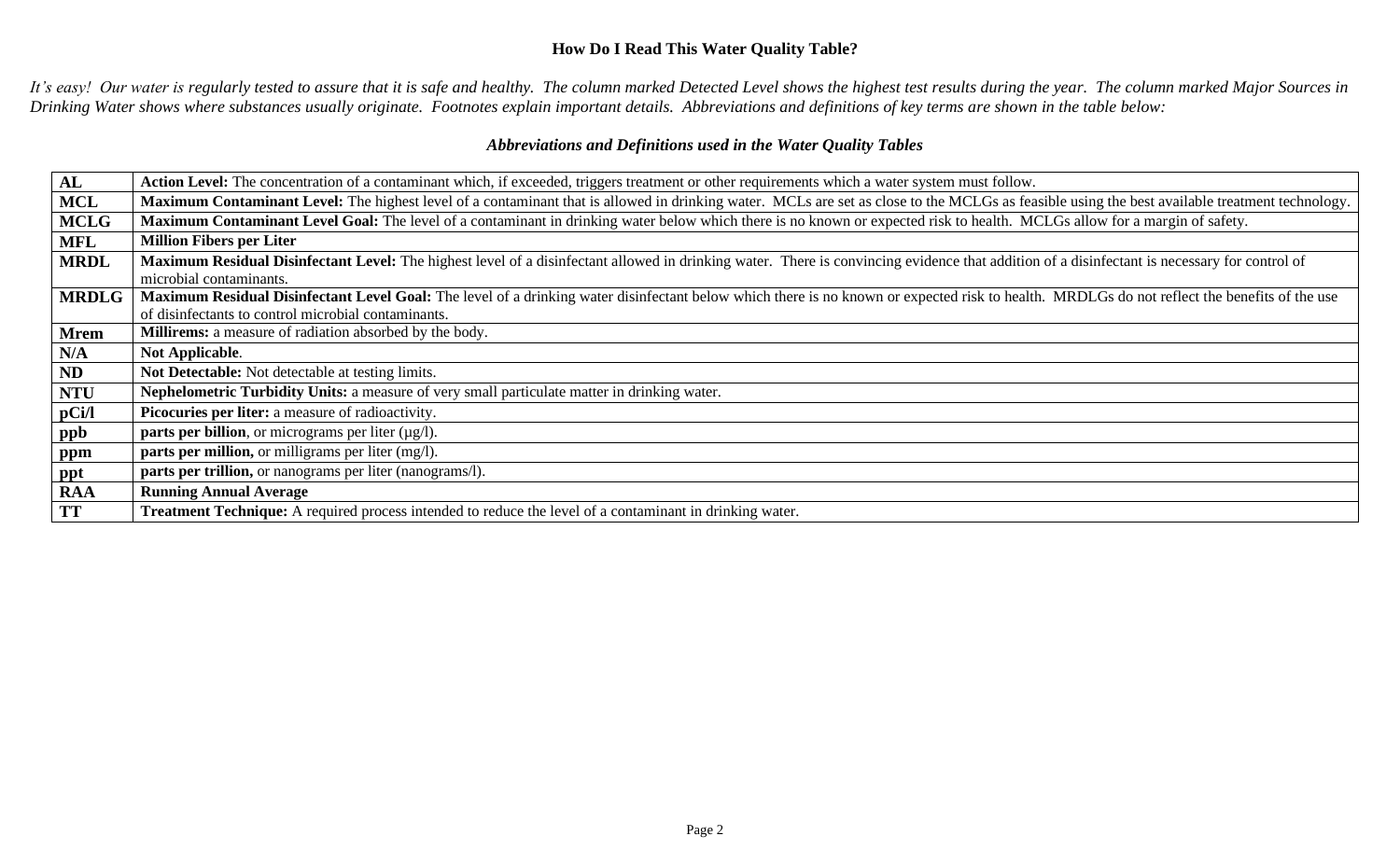## **PORTSMOUTH WATER AND FIRE DISTRICT**

## **PUBLIC WATER SYSTEM # RI1592022**

| 2021 WATER QUALITY TABLE *                     |                                                       |                  |                                                            |                          |                                                     |                                 |                                                                                                            |                       |  |  |  |  |  |
|------------------------------------------------|-------------------------------------------------------|------------------|------------------------------------------------------------|--------------------------|-----------------------------------------------------|---------------------------------|------------------------------------------------------------------------------------------------------------|-----------------------|--|--|--|--|--|
| <b>DETECTED</b><br><b>CONTAMINANTS</b>         | <b>YEAR</b><br><b>UNIT</b><br><b>TESTED</b>           |                  | <b>MCL/MRDL</b>                                            | MCLG/<br><b>MRDLG</b>    | <b>DETECTED</b><br><b>LEVEL</b><br>(FOR COMPLIANCE) | <b>DETECTED</b><br><b>RANGE</b> | <b>MAJOR SOURCES IN DRINKING WATER</b>                                                                     | VIOLA-<br><b>TION</b> |  |  |  |  |  |
| Microorganisms                                 |                                                       |                  | <b>MCL</b>                                                 | <b>MCLG</b>              |                                                     |                                 |                                                                                                            |                       |  |  |  |  |  |
| Total Coliform Bacteria (1)                    | $%$ of<br>Positive<br>2021<br>Samples<br>per<br>Month |                  | <b>TT</b>                                                  | N/A                      | 0%                                                  | N/A                             | Naturally present in the environment.                                                                      | N <sub>O</sub>        |  |  |  |  |  |
| Total Organic Carbon (2)                       | 2021                                                  | Removal<br>Ratio | <b>TT</b>                                                  | N/A                      | 1.27                                                | $1.11 - 1.53$                   | Naturally present in the environment.                                                                      | NO.                   |  |  |  |  |  |
| Turbidity $(2)(3)$                             | 2021                                                  | <b>NTU</b>       | $TT = 1.0$<br>Lowest monthly % of samples<br>meeting limit | N/A                      | 0.28<br>$100\% < 0.3$                               | N/A                             | Soil runoff.                                                                                               | NO.                   |  |  |  |  |  |
| <b>Disinfection Byproducts</b>                 |                                                       |                  | <b>MCL</b>                                                 | <b>MCLG</b>              |                                                     |                                 |                                                                                                            |                       |  |  |  |  |  |
| Chlorite (2)                                   | 2021                                                  | ppm              | $1.0\,$                                                    | 0.8                      | 0.253                                               | $< 0.010 - 0.330$               | By-product of drinking water chlorination.                                                                 | NO                    |  |  |  |  |  |
| Haloacetic Acids (HAA5s)                       | 2021                                                  | ppb              | 60                                                         | N/A                      | 17.6                                                | $5.90 - 20.1$                   | By-product of drinking water chlorination.                                                                 | NO <sub>1</sub>       |  |  |  |  |  |
| <b>Total Trihalomethanes</b><br>$(TTHMs)$ (4)  | 2021                                                  | ppb              | 80                                                         | N/A                      | 60.6                                                | $22.5 - 69.6$                   | By-product of drinking water chlorination.                                                                 | <b>NO</b>             |  |  |  |  |  |
| <b>Disinfectants</b>                           |                                                       |                  | <b>MRDL</b>                                                | <b>MRDLG</b>             |                                                     |                                 |                                                                                                            |                       |  |  |  |  |  |
| Chlorine                                       | 2021                                                  | ppm              |                                                            | $\overline{\mathcal{A}}$ | 1.16                                                | $0.47 - 2.03$                   | Water additive used to control microbes.                                                                   | N <sub>O</sub>        |  |  |  |  |  |
| Chlorine Dioxide (2)                           | 2021                                                  | ppb              | 800                                                        | 800                      | 520                                                 | $20 - 520$                      | Water additive used to control microbes.                                                                   | $\overline{NO}$       |  |  |  |  |  |
| <b>Inorganic Chemicals</b>                     |                                                       |                  | <b>MCL</b>                                                 | <b>MCLG</b>              |                                                     |                                 |                                                                                                            |                       |  |  |  |  |  |
| Arsenic (5)                                    | 2021                                                  | ppb              | 10                                                         | $\overline{0}$           | 0.001                                               | $ND - 0.001$                    | Erosion of natural deposits; runoff from orchards; runoff from glass and electronics<br>production waste.  | NO.                   |  |  |  |  |  |
| Barium (6)                                     | 2021                                                  | ppm              | $\mathcal{D}_{\alpha}$                                     | 2                        | 0.010                                               | $0.003 - 0.010$                 | Erosion of natural deposits; discharge of drilling wastes.                                                 | NO                    |  |  |  |  |  |
| Copper (7)                                     | 2021                                                  | ppm              | $AL = 1.3$                                                 | 1.3                      | 0.047                                               | N/A                             | Corrosion of household plumbing systems; erosion of natural deposits; leaching from wood<br>preservatives. | NO                    |  |  |  |  |  |
| Fluoride $(2)$ $(8)$                           | 2021                                                  | ppm              |                                                            | $\overline{4}$           | 0.99                                                | $0.05 - 0.99$                   | Water additive, promotes strong teeth.                                                                     | NO                    |  |  |  |  |  |
| Lead $(9)$                                     | 2021                                                  | ppb              | $AL = 15$                                                  | $\overline{0}$           | 3.6                                                 | N/A                             | Corrosion of household plumbing systems; erosion of natural deposits.                                      | N <sub>0</sub>        |  |  |  |  |  |
| Nitrate $(5)$                                  | 2021                                                  | ppm              | 10                                                         | 10                       | 1.13                                                | $0.25 - 1.13$                   | Runoff from fertilizer use; leaching from septic tanks, sewerage; erosion of natural deposits.             | NO                    |  |  |  |  |  |
| Asbestos                                       | 2020                                                  | <b>MFL</b>       | 7.0                                                        | 7.0                      | $\sqrt{0.062}$                                      | n/a                             | Decay of asbestos cement in water mains; erosion of natural deposits                                       |                       |  |  |  |  |  |
| <b>Synthetic Organic Contaminants</b>          |                                                       |                  | <b>MCL</b>                                                 | <b>MCLG</b>              |                                                     |                                 |                                                                                                            |                       |  |  |  |  |  |
| Di(2-ethylhexyl)phthalate (5)<br>2021<br>ppb   |                                                       |                  | 6                                                          | $\theta$                 | $RAA=2$                                             | $ND - 2.0$                      | Discharge from rubber and chemical factories                                                               | N <sub>O</sub>        |  |  |  |  |  |
| <b>Unregulated Contaminant Monitoring (10)</b> |                                                       | <b>MCL</b>       | <b>MCLG</b>                                                |                          |                                                     |                                 |                                                                                                            |                       |  |  |  |  |  |
| Sodium $(2)$                                   | 2021                                                  | ppm              | N/A                                                        | N/A                      | 34.8                                                | $\overline{27.1} - 34.8$        | Erosion of natural deposits; road-salt runoff; contained in water treatment chemicals.                     | N/A                   |  |  |  |  |  |
| Metachlor (5)                                  | 2021                                                  | ppb              | N/A                                                        | N/A                      | 0.10                                                | $ND - 0.10$                     | Used as an herbicide for weed control on agricultural crops                                                | N/A                   |  |  |  |  |  |
| Chlorate (2)                                   | 2021                                                  | ppb              | N/A                                                        | N/A                      | 450                                                 | $130 - 450$                     | By-product of drinking water chlorination                                                                  | N/A                   |  |  |  |  |  |
| Manganese (2)                                  | 2021                                                  | ppm              | N/A                                                        | N/A                      | 0.018                                               | $0.001 - 0.078$                 | Erosion of natural deposits; runoff from orchards                                                          | N/A                   |  |  |  |  |  |

\*The data presented in this table is from the most recent testing done in accordance with regulations. Test results are from the Portsmouth Water and Fire District's distribution system unless otherwise noted by the footno